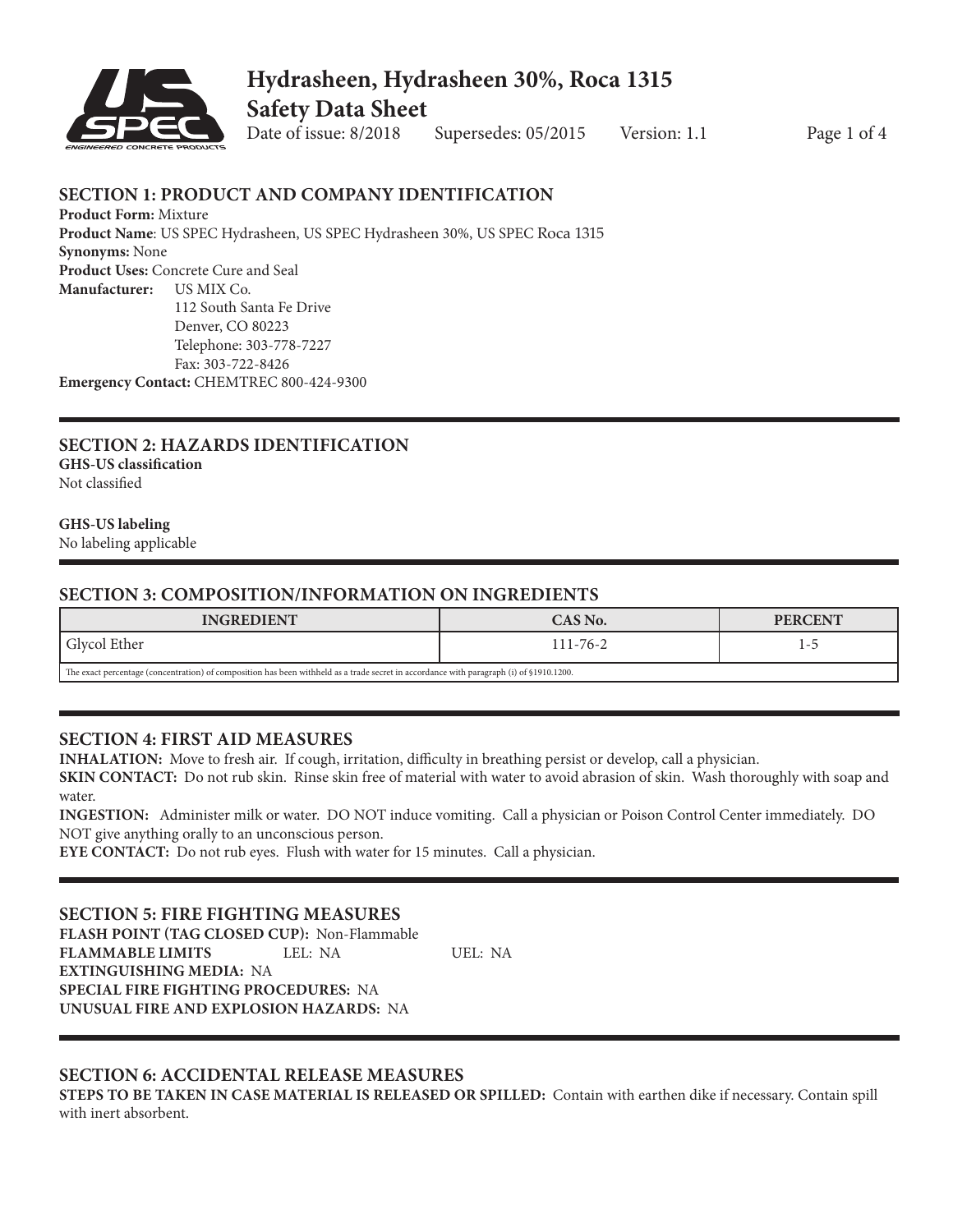## **Hydrasheen, Hydrasheen 30%, Roca 1315**

## **Safety Data Sheet**<br>Date of issue: 8/2018

Supersedes: 05/2015 Version: 1.1 **Page 2 of 4** 

#### **SECTION 7: HANDLING AND STORAGE**

**PRECAUTIONS TO BE TAKEN IN HANDLING AND STORAGE:** Use only in well ventilated area. Protect from freezing.

## **SECTION 8: EXPOSURE CONTROLS/PERSONAL PROTECTION**

#### **AIRBORNE EXPOSURE LIMITS**

| <b>INGREDIENT</b>         | CAS No.  | <b>OSHA PEL</b> | <b>CGIH TLV</b> | <b>OTHER LIMITS</b> |
|---------------------------|----------|-----------------|-----------------|---------------------|
| <sup>1</sup> Glvcol Ether | 111-76-2 | 50 ppm          | 20 ppm          | N/A                 |

#### **CONTROL MEASURES:**

**RESPIRATORY PROTECTION:** Organic vapor cartridge or NIOSH approved supplied air respirators according to OSHA regulation 29 CFR 1910.134.

**VENTILATION:** Fan or forced air exhaust. If ventilation is inadequate use respiratory protection.

**PROTECTIVE GLOVES:** Use rubberized gloves according to OSHA regulation 29 CFR 1910.138.

**EYE PROTECTION:** Chemical splash goggles or face shield according to OSHA regulation 29 CFR 1910.133.

**OTHER PROTECTIVE CLOTHING OR EQUIPMENT:** PVC or equivalent chemically resistant apron. Safety showers, eye wash stations and washing facilities should be available.

**WORK/HYGIENIC PRACTICES:** Wash thoroughly with soap and water before eating, smoking or using washroom. Remove and wash contaminated clothing before re-use.

#### **SECTION 9: PHYSICAL AND CHEMICAL PROPERTIES**

**APPEARANCE:** Milky White Liquid **ODOR:** Mild **BOILING POINT:** 212°F (100°C) **FREEZING / MELTING POINT: 32°F (0°C) VAPOR PRESSURE (MM HG):** 17@ 68°F Water **EVAPORATION (BUTYL ACETATE = 1):** <1 **VAPOR DENSITY (AIR = 1):** <1 Water **WATER SOLUBILITY:** Soluble **SPECIFIC GRAVITY (H20=1):** 1.01 **OTHER SOLUBILITIES:** None Known **pH:** N/A **VOC CONTENT:** 65 g/l

**SECTION 10: STABILITY AND REACTIVITY STABILITY:** Stable **CONDITIONS TO AVOID:** Protect from freezing **INCOMPATIBILITY (MATERIALS TO AVOID):** NA **HAZARDOUS DECOMPOSITION (BYPRODUCTS):** NA **HAZARDOUS POLYMERIZATION:** Will not occur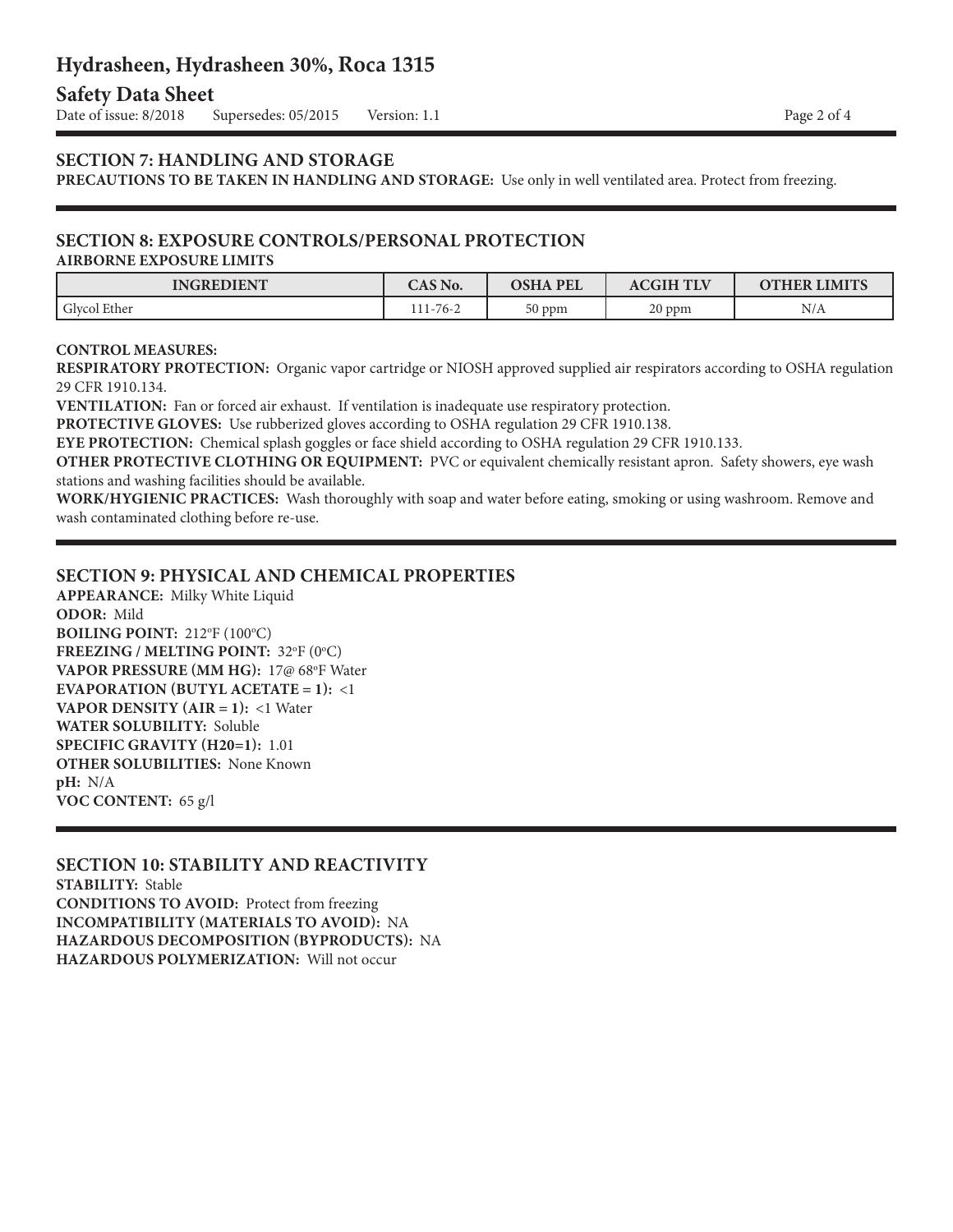## **Hydrasheen, Hydrasheen 30%, Roca 1315**

# **Safety Data Sheet**<br>Date of issue: 8/2018

Supersedes: 05/2015 Version: 1.1 Page 3 of 4

#### **SECTION 11: TOXICOLOGICAL INFORMATION**

#### **ROUTES OF ENTRY**

Inhalation? Yes Skin? Yes Ingestion? Yes Eyes? Yes

#### **HEALTH HAZARDS**

| $\mid$ GLYCOL ETHER 111-76-2 |                                                                   |
|------------------------------|-------------------------------------------------------------------|
| LD50 Oral                    | 6,560 mg/kg (rat); 2,000 mg/kg (guinea pig); 2,200 mg/kg (rabbit) |

**INHALATION:** Breathing mist can cause irritation of nasal and respiratory passages

**SKIN CONTACT:** May cause irritation

**INGESTION:** May cause gastrointestinal irritation, nausea, vomiting and diarrhea

**EYE CONTACT:** May cause irritation, redness, tearing and blurred vision. Risk for serious damage to eyes.

**GERM CELL MUTAGENICITY**: Based on available data, the classification criteria are not met.

**CARCINOGENICITY**: Based on available data, the classification criteria are not met.

**REPRODUCTIVE TOXICITY**: Based on available data, the classification criteria are not met. **SPECIFIC TARGET ORGAN TOXICITY (SINGLE EXPOSURE)**: May cause respiratory irritation. **SPECIFIC TARGET ORGAN TOXICITY (REPEATED EXPOSURE): ASPIRATION HAZARD:** Based on available data, the classification criteria are not met. **SYMPTOMS/INJURIES AFTER INHALATION**: May cause respiratory tract irritation. **SYMPTOMS/INJURIES AFTER SKIN CONTACT**: May cause skin irritation. **SYMPTOMS/INJURIES AFTER EYE CONTACT**: May cause eye damage/irritation. **SYMPTOMS/INJURIES AFTER INGESTION**: Harmful if swallowed. May cause stomach distress, nausea or vomiting. **OTHER INFORMATION**: Likely routes of exposure: inhalation, skin and eye.

#### **SECTION 12: ECOLOGICAL INFORMATION**

**Toxicity** Unlikely to cause harmful effects under recommended conditions of handling and use.

**Persistence and degradability** Not determined

**Elimination information** Not determined

**Bioaccumulative potential** Not determined

**Mobility in soil** Not determined

**Other adverse effects** Not determined